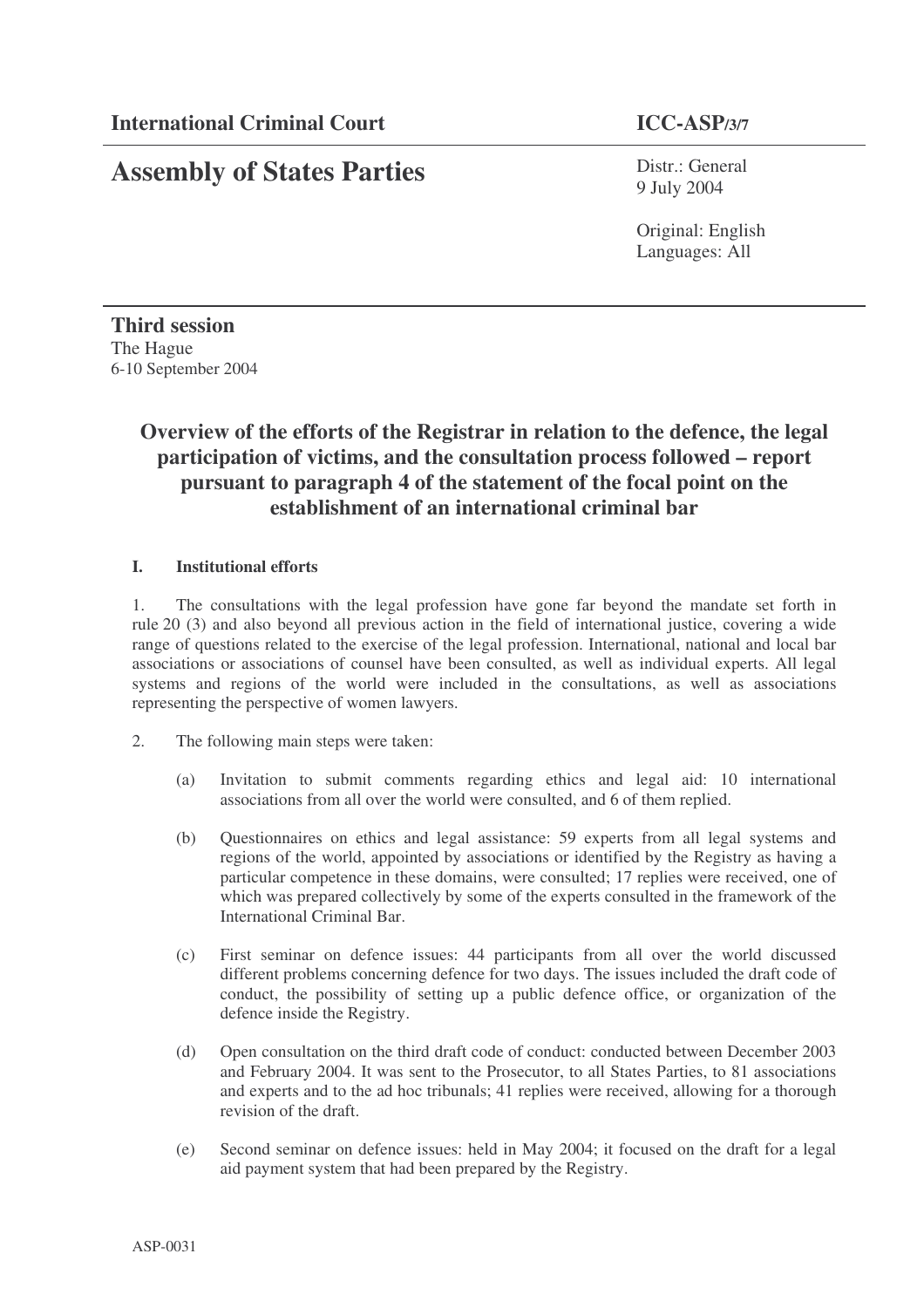- (f) Last discussions on the draft code of conduct for lawyers in May 2004, ending with a general agreement on the terms of the code.
- (g) Request to the national bar associations of all States Parties regarding professional charges applicable to the exercise of the legal profession and national systems of legal aid (ongoing).
- (h) Visits to national institutions to observe different approaches to, inter alia, legal aid, control of ethics, organization of police and judicial investigators. These included: in the United Kingdom: General Council of the Bar, Legal Services Commission, Public Defender Service, Office for the Supervision of Solicitors, Solicitors Disciplinary Tribunal, Independent Police Complaints Commission, Centrex, Metropolitan Police Service, Directorate of Professional Standards; in Belgium: Police Fédérale, Direction Générale de l'Appui opérationnel, Direction de la Collaboration Policière Opérationnelle Internationale, Commission SIRENE, Comité permanent de contrôle des services de police, Inspection Générale de la Police Fédérale et de la Police Locale.
- (i) Permanent bilateral contacts with international associations (International Criminal Bar, Ibero-American Union of Bars, Federation of European Bars, International Federation of Women in Legal Carriers, etc.).

#### **II. Preparation of the code of conduct and other normative work**

3. The Registrar submitted to the President of the Court, pursuant to rule 8, a proposal for a code of professional conduct for counsel acting before the Court. The main steps in the preparation of the document were:

- (a) In January 2003, ten international associations were asked for their input regarding the issue.
- (b) The first draft, based on the experience of the ad hoc tribunals, the drafts submitted by the International Bar Association and the International Criminal Bar, and comparative research carried out by the Registry, was submitted to the judges in June 2003.
- (c) A second draft, incorporating the judges' suggestions and the result of the relevant consultations, was made public in December 2003, as stated above, and was sent to all States Parties.
- (d) The third draft was sent in April 2004, as explained above, and the last consultations were held on 13 May, when a final agreement on the contents of the code was reached among all the participants.

4. The participation of the Registry in the drafting and discussion of the Regulations of the Court related in particular to the chapters on defence and victims participation issues.

5. The draft Regulations of the Registry include relevant provisions concerning the participation of defence counsel and legal representatives of victims.

#### **III. Organization of the list of counsel and other administrative work**

6. The list of counsel has been established, and 48 lawyers have declared that they wish to be included in it. These applications are currently under review in the light of the Rules of Procedure and Evidence and the Regulations of the Court.

7. Other lists have been prepared with the aim of providing defence teams with qualified assistants, experts and investigators.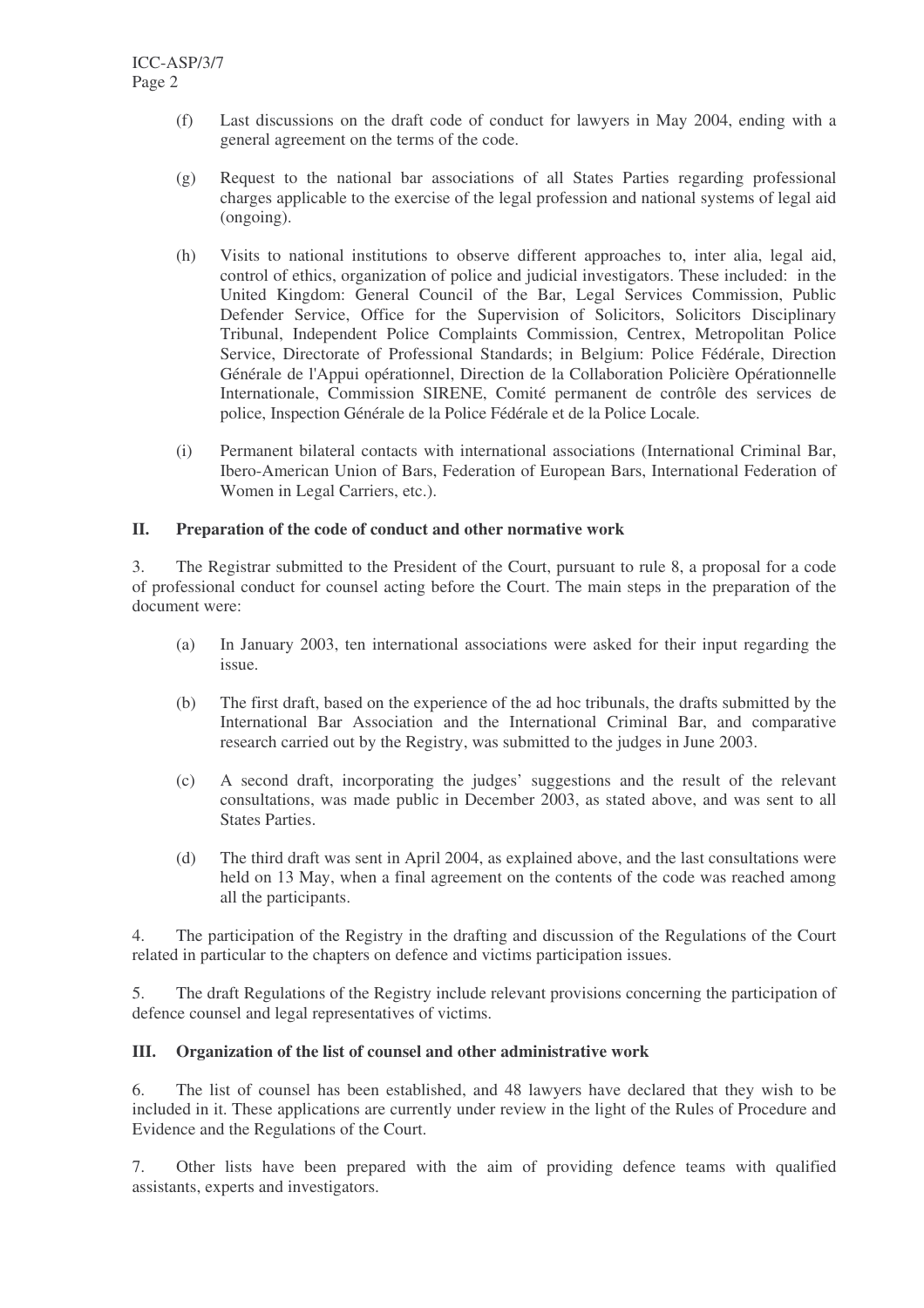8. The administrative procedures and their physical support in the form of different templates have been finalized.

9. Contacts have been established with the aim of introducing operational arrangements with several bar associations, particularly those of the countries in respect of which a situation has been referred to the Prosecutor. These associations might be extremely useful, particularly when duty counsel is necessary in cooperation with the Office of Public Counsel for the Defence established in the provisionally adopted Regulations of the Court.

#### **IV. Setting up of a legal aid system**

A proposal for a payment system for legal aid was presented and discussed during the second seminar on defence issues, and is currently under review. This proposal, whose main objective is to ensure the quality of the defence while taking due account of the budgetary constraints of the Court, was used to prepare the draft budget for 2005 and was the subject of a report submitted to the CBF.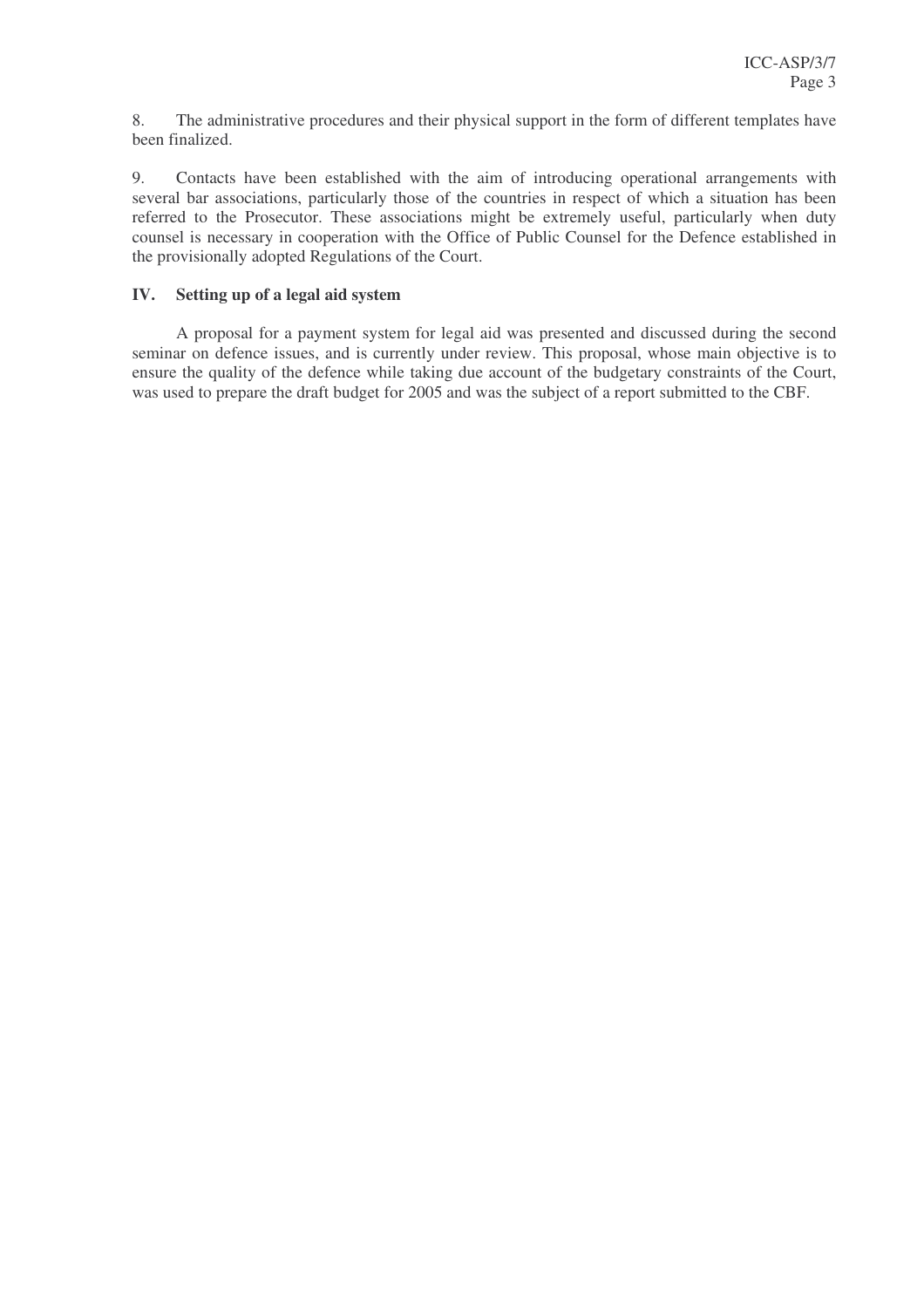### **Annex**

## **COUNTRY/ORGANIZATION OF INDIVIDUAL EXPERTS CONSULTED**

| <b>COUNTRY/ORGANIZATION</b>      |
|----------------------------------|
| Belgium                          |
| Bosnia and Herzegovina           |
| <b>Brazil</b>                    |
| Cambodia                         |
| Cameroon                         |
| Canada                           |
| Colombia                         |
| Croatia                          |
| Czech Republic                   |
| Democratic Republic of the Congo |
| France                           |
| Germany                          |
| Guinea                           |
| Kenya                            |
| Mauritania                       |
| Mexico                           |
| Morocco                          |
| Netherlands                      |
| Peru                             |
| Republic of Korea                |
| Senegal                          |
| Serbia and Montenegro            |
| Spain                            |
| Sweden                           |
| United Kingdom                   |
| <b>United States of America</b>  |
|                                  |
| <b>United Nations</b>            |
|                                  |